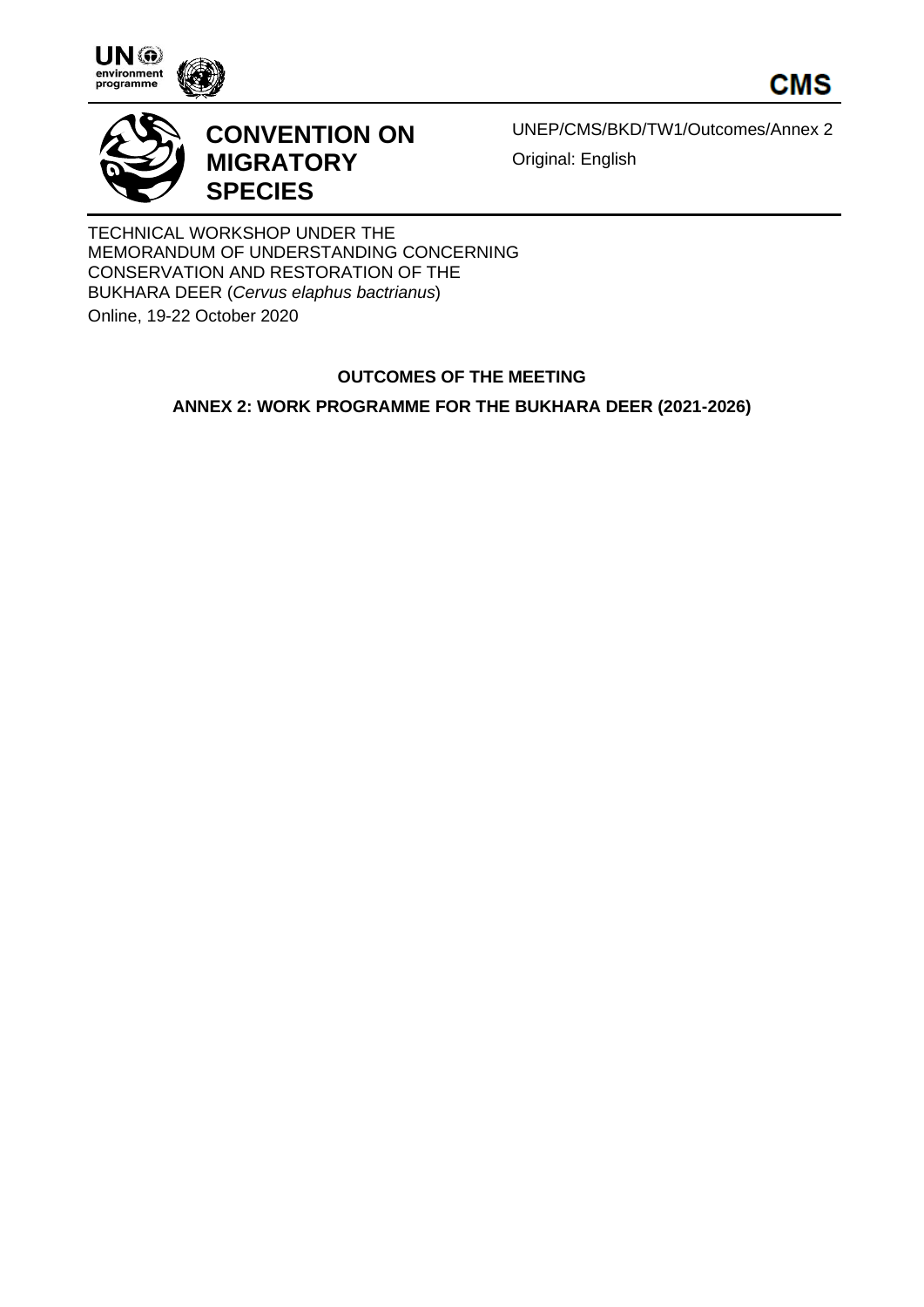## **WORK PROGRAMME FOR THE BUKHARA DEER (2021-2026)**

**Overall goal:** To restore and maintain Bukhara Deer populations at a favourable conservation status throughout their range.

|     | <b>Measures to be taken</b>                                                                                                                                                                                                                                                                                        | <b>Urgency</b> | Responsibility |
|-----|--------------------------------------------------------------------------------------------------------------------------------------------------------------------------------------------------------------------------------------------------------------------------------------------------------------------|----------------|----------------|
|     | <b>Range-wide measures</b>                                                                                                                                                                                                                                                                                         |                |                |
| 1.0 | <b>Maintain and restore habitat</b>                                                                                                                                                                                                                                                                                |                |                |
| 1.1 | Examine and evaluate the management of existing nature reserves, nature parks and other types of protected<br>areas of different status with Bukhara Deer populations to identify and address problems and improve<br>management effectiveness and conservation, and to optimize relations with local communities. |                |                |
| 1.2 | Provide financial and technical support for the management of Bukhara Deer nature reserves.                                                                                                                                                                                                                        | 2              |                |
| 1.3 | Consider establishing additional protected areas as well as ecological networks and corridors between protected<br>areas, which enable deer to migrate and expand their range (see also 7.1, 7.7, 8.2, 9.1, 9.2, 9,6, 10.2, 10.3, 10.4).                                                                           | 2              |                |
| 1.4 | Improve conditions for Bukhara Deer to move outside of protected areas through integrative land use planning,<br>reforestation and conflict prevention measures to increase acceptance of deer in local communities.                                                                                               | 2              |                |
| 1.5 | Consider providing deer in protected areas with winter feeding during harsh weather conditions as well as<br>access to water in order to avoid habitat degradation and overgrazing of the areas.                                                                                                                   | $\overline{2}$ |                |
| 2.0 | Improving the system of prevention of poaching/protection                                                                                                                                                                                                                                                          |                |                |
| 2.1 | Strengthen anti-poaching measures inside and outside of protected areas, including in transboundary areas<br>through improved cooperation with and between border guards of relevant countries.                                                                                                                    |                |                |
| 2.2 | Provide training and capacity-building for rangers and the staff of protected areas.                                                                                                                                                                                                                               | 3              |                |

<sup>&</sup>lt;sup>1</sup> Urgency: 1 - Urgent (crucial for preventing population extirpation, immediate within 1-2 years). 2 - Important (necessary for stabilization of numbers, medium term within 3-5 years). 3 - Useful (will contribute to population restoration, medium term within 5 years).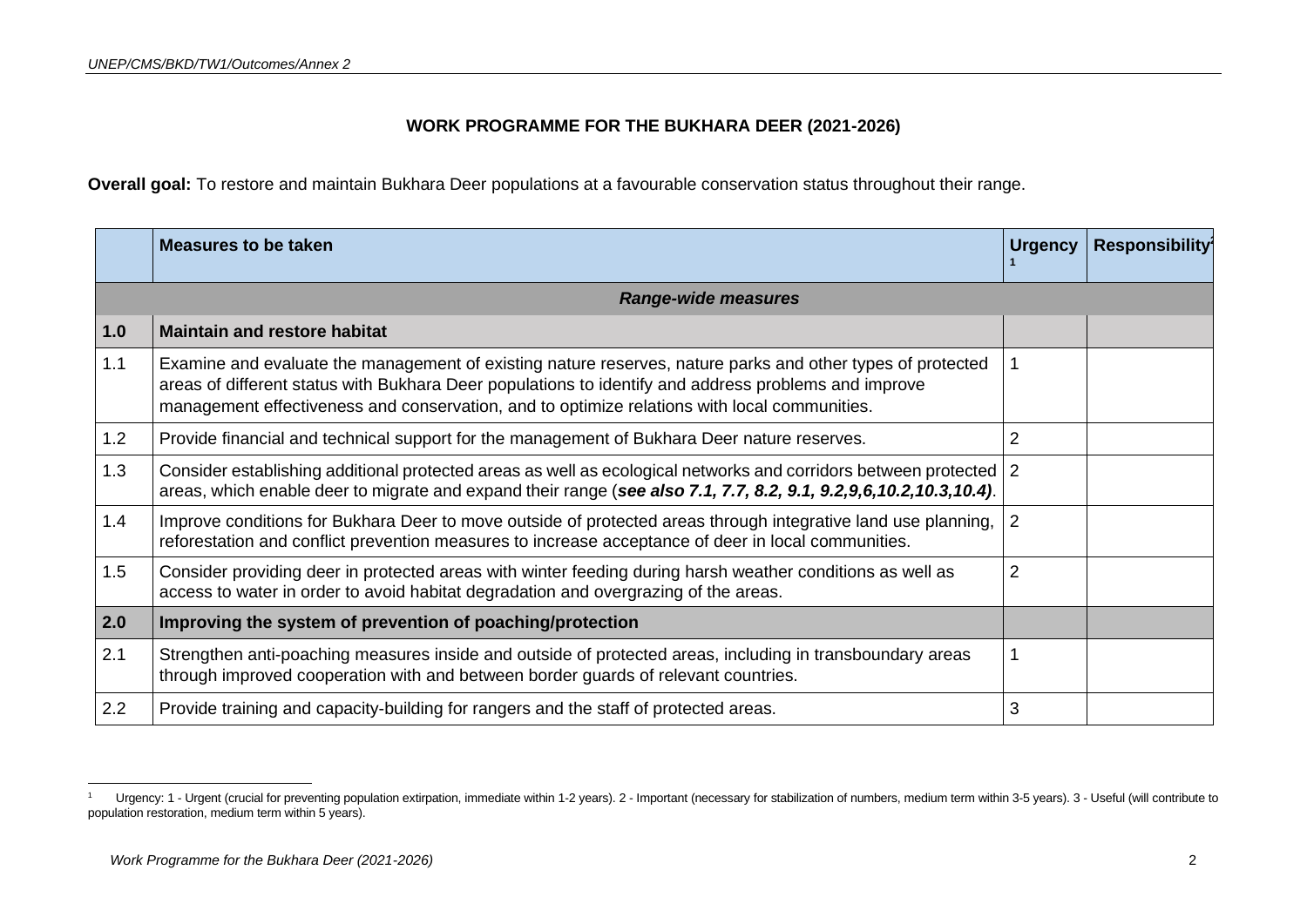|     | <b>Measures to be taken</b>                                                                                                                                                                                                                                                                                                                         | <b>Urgency</b> | <b>Responsibility</b> |
|-----|-----------------------------------------------------------------------------------------------------------------------------------------------------------------------------------------------------------------------------------------------------------------------------------------------------------------------------------------------------|----------------|-----------------------|
| 2.3 | Provide technical support to improve anti-poaching activities and monitoring, including installation of photo-<br>traps in Bukhara Deer habitat to detect poachers.                                                                                                                                                                                 | $1 - 2$        |                       |
| 2.4 | Study and prevent the negative impact of feral dogs on Bukhara Deer populations.                                                                                                                                                                                                                                                                    | 3              |                       |
| 2.5 | Introduce and implement the SMART technology in the system of patrolling and monitoring in Bukhara Deer 3<br>protected areas.                                                                                                                                                                                                                       |                |                       |
| 3.0 | Participation of local communities in conservation activities                                                                                                                                                                                                                                                                                       |                |                       |
| 3.1 | Develop socio-economic and community-based activities, including ecological education, alternative forms of 2<br>income generation for local communities and enhance sustainable natural resource use and prevent illegal<br>logging, illegal cattle grazing inside of protected areas, overgrazing and poaching.                                   |                |                       |
| 3.2 | Work with the media (at the regional, state and local level) to raise awareness about the problems of Bukhara<br>Deer conservation and restoration.                                                                                                                                                                                                 | 3              |                       |
| 3.3 | Develop ecotourism in the protected areas with involvement of local communities, using reintroduction sites<br>and captive facilities as well as guided tours.                                                                                                                                                                                      | 3              |                       |
| 3.4 | Work with local communities to raise awareness on the impact of feral dogs.                                                                                                                                                                                                                                                                         |                |                       |
| 3.5 | Research on the need for, and elaboration of a compensation scheme for farmers from damage by Bukhara<br>Deer and measures for minimizing damage.                                                                                                                                                                                                   |                |                       |
| 3.6 | Consider exploring the feasibility of deer antler farming taking into account technical requirements, types of 3<br>territories, business plans, legal conditions and in close consultation with and with the participation of local<br>communities.                                                                                                |                |                       |
| 4.0 | <b>Scientific research</b>                                                                                                                                                                                                                                                                                                                          |                |                       |
| 4.1 | Conduct scientific studies and population monitoring (including use of camera traps) throughout the species'<br>range within and outside of protected areas. The studies should include the following topics: habitat quality,<br>genetics, diseases, migrations, competition with livestock, causes of mortality, population structure and others. | $\overline{2}$ |                       |
| 4.2 | Monitor the development of native and reintroduced groups of animals, including the use of camera traps,<br>satellite telemetry and GIS technology.                                                                                                                                                                                                 | 1              |                       |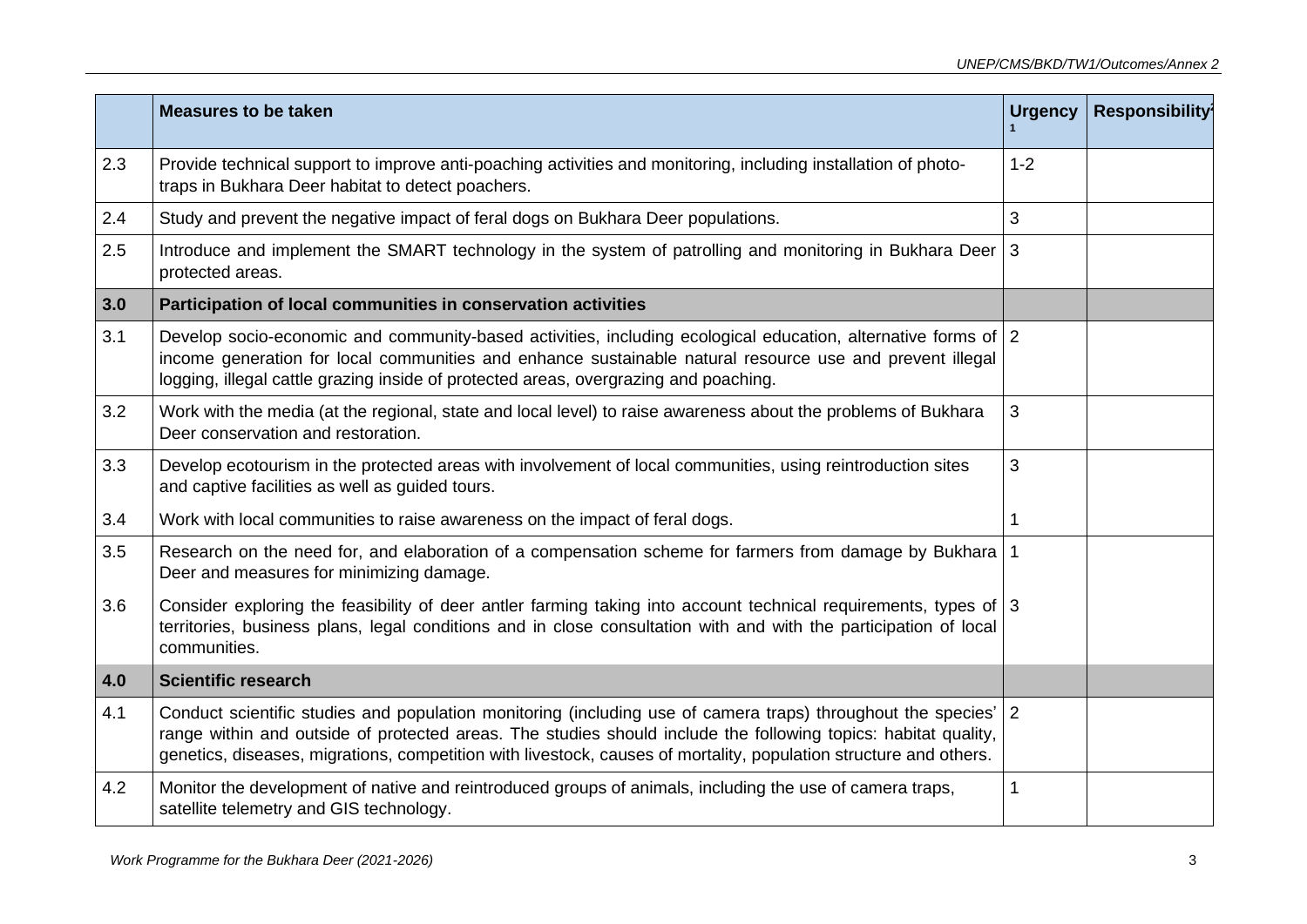|     | <b>Measures to be taken</b>                                                                                                                                                                                                                                                                                                                                                                              | <b>Urgency</b> | <b>Responsibility</b> |
|-----|----------------------------------------------------------------------------------------------------------------------------------------------------------------------------------------------------------------------------------------------------------------------------------------------------------------------------------------------------------------------------------------------------------|----------------|-----------------------|
| 4.3 | Organize consultations, expeditions, study tours and monitoring among Bukhara Deer experts and<br>practitioners to facilitate information and knowledge exchange.                                                                                                                                                                                                                                        | 3              |                       |
| 4.4 | Study the impact of predators on the population of Bukhara Deer.                                                                                                                                                                                                                                                                                                                                         | $\overline{2}$ |                       |
| 4.5 | Study the carrying capacity of sites and develop population models on potential prospects for the development<br>of Bukhara Deer populations.                                                                                                                                                                                                                                                            | 2              |                       |
| 4.6 | Study conflicts between local populations and Bukhara Deer and explore the potential for Bukhara Deer<br>populations occurring on agricultural land.                                                                                                                                                                                                                                                     | 1              |                       |
| 4.7 | Analyse the impact of climate change and land use regime on the populations of the Bukhara Deer.                                                                                                                                                                                                                                                                                                         | 3              |                       |
| 4.8 | Identify and apply a standardized monitoring methodology for Bukhara Deer populations in all Range States.                                                                                                                                                                                                                                                                                               | $\overline{2}$ |                       |
| 4.9 | Provide training for the staff of protected areas on monitoring methods in cooperation with leading scientific<br>institutions and implement the SMART technology.                                                                                                                                                                                                                                       | $\overline{2}$ |                       |
| 5.0 | <b>Enhance international cooperation</b>                                                                                                                                                                                                                                                                                                                                                                 |                |                       |
| 5.1 | Improve and harmonize legal mechanisms to protect transboundary migrations of Bukhara Deer (see $-$ 8.2,<br>$9.1$ ).                                                                                                                                                                                                                                                                                     | $\overline{2}$ |                       |
| 5.2 | Agree on measures for the exchange of Bukhara Deer between the Range States, including the preparation<br>and approval of relevant international agreements.                                                                                                                                                                                                                                             | 1              |                       |
| 5.3 | Provide centralized coordination and information exchange among Signatories and all stakeholders.                                                                                                                                                                                                                                                                                                        | 1              |                       |
| 5.4 | Strengthen international cooperation and information exchange, inter alia, by implementing special conservation   1<br>measures for the following transboundary populations: in the middle Amu Darya in Uzbekistan and<br>Turkmenistan; the upper Amu Darya of Afghanistan and Tajikistan; Afghanistan and Uzbekistan, Zarafshan in<br>Uzbekistan and Tajikistan; Syrdarya in Kazakhstan and Uzbekistan. |                |                       |
| 5.5 | Publish the list of CMS National Focal Points and leading national Bukhara Deer experts for each 1<br>Signatory/Range State on the CMS website.                                                                                                                                                                                                                                                          |                |                       |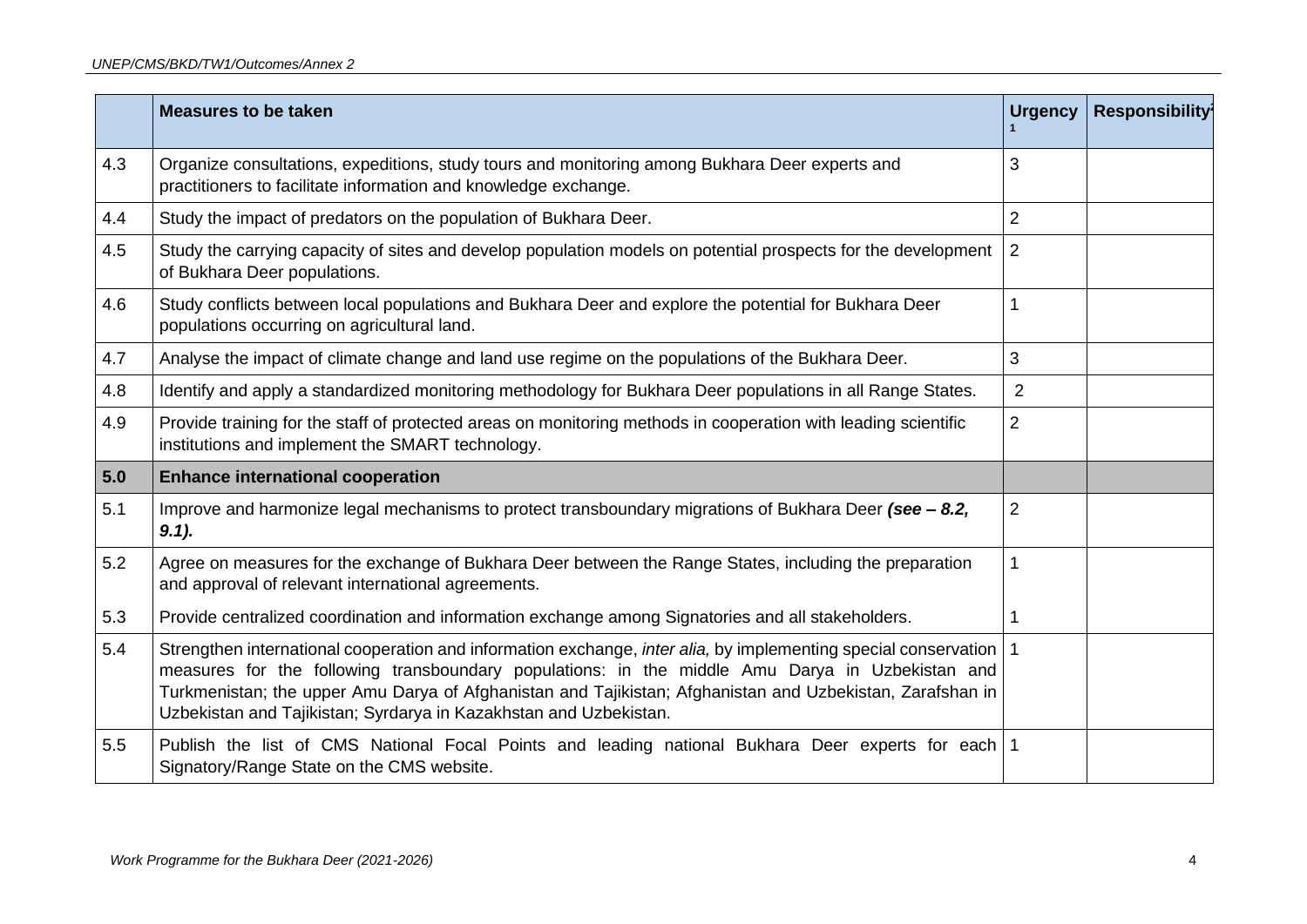|      | <b>Measures to be taken</b>                                                                                                                                                                                                                                                                                                                                                                                                             | <b>Urgency</b> | <b>Responsibility</b> |
|------|-----------------------------------------------------------------------------------------------------------------------------------------------------------------------------------------------------------------------------------------------------------------------------------------------------------------------------------------------------------------------------------------------------------------------------------------|----------------|-----------------------|
| 5.6  | Organize regular meetings of the Bukhara Deer Range States in line with and in the frame of meetings of the 3<br>Central Asian Mammals Initiative (CAMI).                                                                                                                                                                                                                                                                               |                |                       |
| 5.7  | Complete joint surveys and Bukhara Deer census in transboundary areas, between Uzbekistan, Tajikistan, 2<br>Afghanistan; as well as between Uzbekistan and Turkmenistan.                                                                                                                                                                                                                                                                |                |                       |
| 5.8  | Improve legal mechanisms to ensure safe transboundary migrations of Bukhara Deer as well as training and<br>cooperation with border guards and customs.                                                                                                                                                                                                                                                                                 |                |                       |
| 5.9  | Raise funds for conservation programmes and develop comprehensive project proposals, both at country level<br>and for transboundary populations, for submission to appropriate funding schemes and donors.                                                                                                                                                                                                                              |                |                       |
| 5.10 | Develop and agree on bilateral agreements and transboundary protected areas management plans.                                                                                                                                                                                                                                                                                                                                           | 2              |                       |
| 6.0  | <b>Captive breeding and reintroduction</b>                                                                                                                                                                                                                                                                                                                                                                                              |                |                       |
| 6.1  | Conduct an inventory of suitable Bukhara Deer habitat with the view to facilitate the expansion of Bukhara Deer   1<br>range.                                                                                                                                                                                                                                                                                                           |                |                       |
| 6.2  | Further enhance existing reintroduction programmes, especially outside the main Amu Darya River valley to   1<br>ensure the survival of deer in case of local ecological disasters and population declines (see 7.3, 7.4, 7.5, 7.6,<br>8.4, 8.5, 9.3, 9.4, 10.6).                                                                                                                                                                       |                |                       |
| 6.3  | Use best practices available and methodological guidelines for planning practical reintroduction activities. <sup>3</sup>                                                                                                                                                                                                                                                                                                               | $1 - 3$        |                       |
| 6.4  | Evaluate the previous experience in the development of reserve groups of the species in isolated areas<br>outside the historical range in ecosystems atypical for the species (in particular, the experience of Tajikistan in<br>mountain-valley territories), and determine the relevance and prospects of resuming work in this direction,<br>taking into consideration associated risks for both deer and for ecosystems in general. | 3              |                       |
| 6.5  | Undertake a critical assessment of the captive breeding and (re)introduction programmes, evaluate these with<br>respect to the husbandry conditions, the quality of the genetic stock and the purpose of these facilities for<br>tourism or captive breeding.                                                                                                                                                                           | 1              |                       |

<sup>&</sup>lt;sup>3</sup> E.g. "Technical guidelines for restoration and reintroduction of the Bukhara deer in its natural environment"

<https://wwf.ru/en/resources/publications/booklets/technical-guidelines-for-restoration-and-reintroduction-of-the-bukhara-deer-in-its-natural-environme/>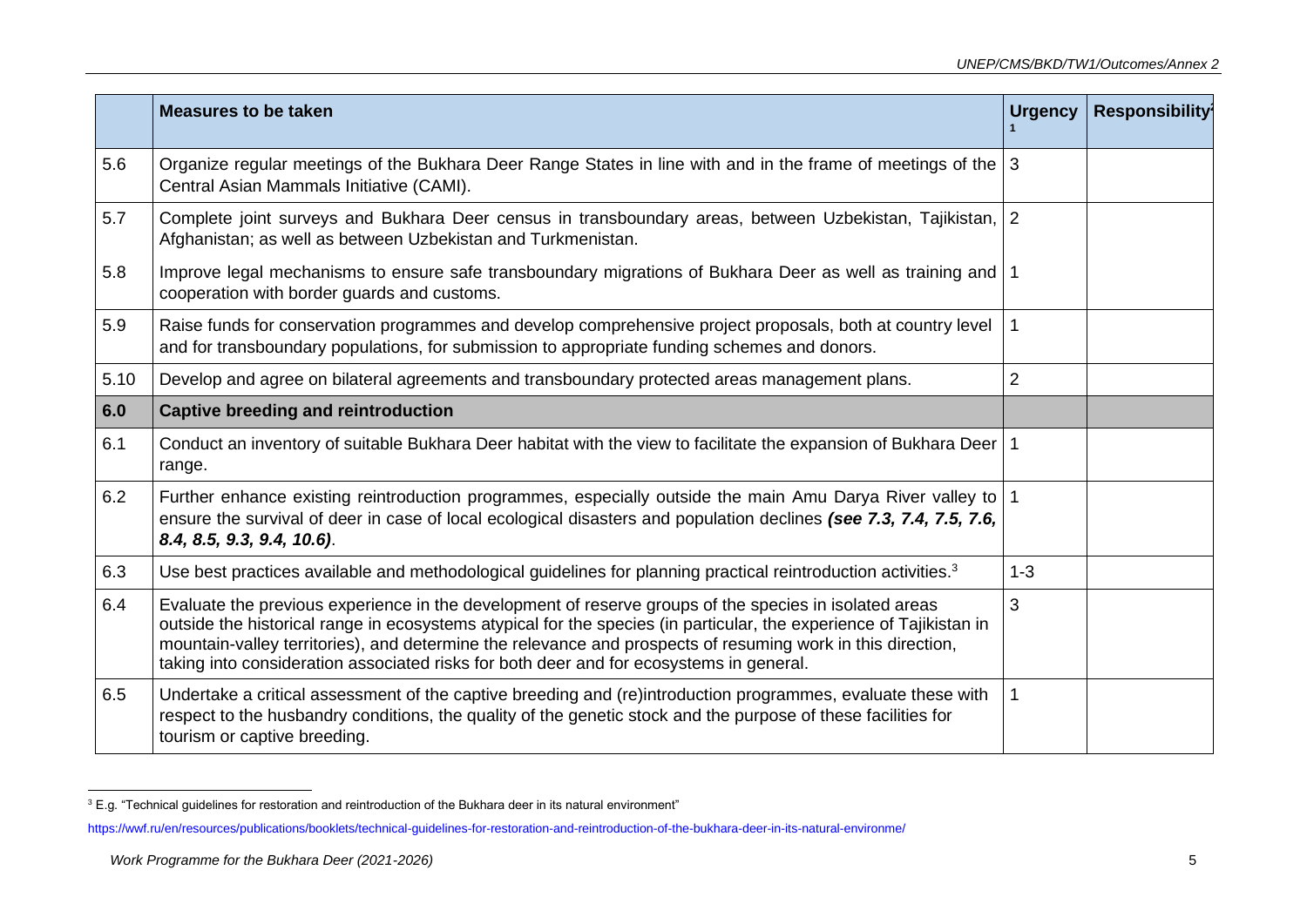|     | <b>Measures to be taken</b>                                                                                                                                                                                                                                                                                                               | <b>Urgency</b> | Responsibility |
|-----|-------------------------------------------------------------------------------------------------------------------------------------------------------------------------------------------------------------------------------------------------------------------------------------------------------------------------------------------|----------------|----------------|
|     | <b>Country-specific measures</b>                                                                                                                                                                                                                                                                                                          |                |                |
| 7.0 | <b>Kazakhstan</b>                                                                                                                                                                                                                                                                                                                         |                |                |
| 7.1 | Develop the protected area system in the riparian forests of Syrdarya in accordance with the officially approved<br>government plans.                                                                                                                                                                                                     | $\mathbf 1$    |                |
| 7.2 | Increase the area of the Ile-Balkhash Reservat by adding additional habitats of the Bukhara Deer to the<br>territories of the existing sanctuaries.                                                                                                                                                                                       | 1              |                |
| 7.3 | Implement reforestation programmes in natural habitats (in Ili-Balkhash, Syrdarya).                                                                                                                                                                                                                                                       | 1              |                |
| 7.4 | Develop and implement a programme for Bukhara Deer reintroduction in the Ily-Balhash Reserve including<br>translocation, adaptation and release of about 200 animals from Karatchingil to Ily-Balhash in five years.                                                                                                                      | $\mathbf 1$    |                |
| 7.5 | Consider reintroducing Bukhara Deer in a number of potential sites, which have already been evaluated as 2<br>suitable habitat, namely in the game management entity "Manul", National Nature Park Altyn-Emel, Ily river,<br>"Kyzyltau" Baijurkum forestry (Syrdarya, Turkestan oblast), Arysskii district of Southern-Kazakhstan oblast. |                |                |
| 7.6 | Conduct a feasibility study to assess options for reintroduction of Bukhara Deer in the lower Syrdarya (Delta)<br>and the Zhanadarya estuary as well as for safe transboundary migration between Kazakhstan and Uzbekistan.                                                                                                               | $\mathbf{3}$   |                |
| 7.7 | Conduct a feasibility study to initiate reintroduction of Bukhara Deer in the upper reaches of the Ili river.                                                                                                                                                                                                                             | 3              |                |
| 7.8 | Elaborate options for creating ecological corridors along Ili river from Kapchagai to the foothills, and along<br>Syrdarya from Turkestan to the Aral - without land enclosures, but with the provision of a favourable regime for<br>occurrence and migration of BD.                                                                     | 2              |                |
| 7.9 | Develop ecotourism in Ily-Balhash, Syrdarya.                                                                                                                                                                                                                                                                                              | 3              |                |
| 8.0 | <b>Tajikistan</b>                                                                                                                                                                                                                                                                                                                         |                |                |
| 8.1 | Implement measures to prevent the degradation of Bukhara Deer habitat by building dams to prevent extreme<br>floods, establish fire-prevention measures, facilitate regular water supply of the ecosystem in an optimal mode<br>by building a pumping station and clearing canals, if necessary (Zeravshan, Tigrovaja Balka).             |                |                |
| 8.2 | Establish a system of ecological corridors and buffer zones along the border with Afghanistan.                                                                                                                                                                                                                                            | $\overline{2}$ |                |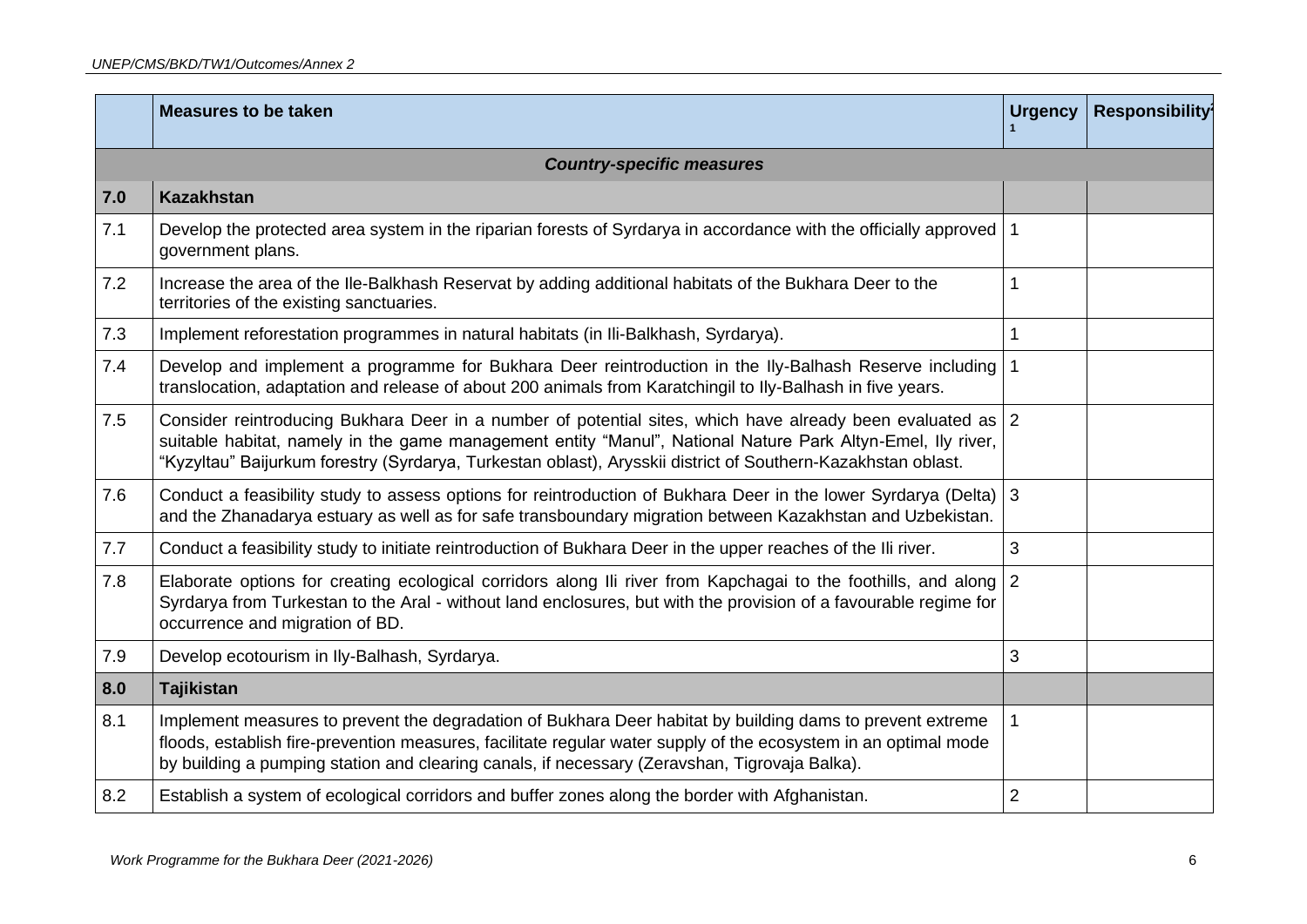|      | <b>Measures to be taken</b>                                                                                                                                                                                                                                                                                                                                                                 | <b>Urgency</b> | <b>Responsibility</b> |
|------|---------------------------------------------------------------------------------------------------------------------------------------------------------------------------------------------------------------------------------------------------------------------------------------------------------------------------------------------------------------------------------------------|----------------|-----------------------|
| 8.3  | Identify in the Parkhar region and adjacent territories disturbance factors and the level of forage resources<br>competition with livestock, which affect the population growth.                                                                                                                                                                                                            | $\overline{2}$ |                       |
| 8.4  | Undertake an assessment of the captive breeding and reintroduction activities in Romit, including exploring the   1<br>possibility of creating a new enclosure for breeding the animals, and develop a plan for future Bukhara Deer<br>conservation activities in the area.                                                                                                                 |                |                       |
| 8.5  | Assess the feasibility of captive breeding, reintroduction and monitoring programmes in Sarikhosor and<br>Dashtijum.                                                                                                                                                                                                                                                                        | 3              |                       |
| 8.6  | Develop, coordinate and implement a system of measures to prevent the injury and death of Bukhara Deer on<br>transboundary migrations between Tajikistan and Uzbekistan in the upper Zarafshan river basin.                                                                                                                                                                                 | $\mathbf{1}$   |                       |
| 8.7  | Strengthening cooperation with neighbouring states on captive breeding of Bukhara deer (including<br>consideration of the feasibility of creating a transboundary enclosure)                                                                                                                                                                                                                | 3              |                       |
| 9.0  | <b>Turkmenistan</b>                                                                                                                                                                                                                                                                                                                                                                         |                |                       |
| 9.1  | Develop a system of ecological corridors and buffer zones (without land allotment, land used for various   1<br>economic purposes included) in the upper and middle reaches of Amudaria to ensure safe transboundary<br>migration of Bukhara Deer.                                                                                                                                          |                |                       |
| 9.2  | Develop and propose the reorganization of the system of protected areas in the Turkmen part of the Amu Darya 2<br>basin, taking into account the territory of the Dzharguzer site (4,200 hectares, as a source for the resettlement<br>of deer), the Karakumdarya floodplain between the Dzharguzer and the Kelif lakes, and the Kelif reserve<br>(103,000 hectares), revise its boundaries |                |                       |
| 9.3  | On the Karakumdarya (Kelifsky sanctuary, as well as 30-35 km below the Nichke settlement), conduct a survey 2<br>of tugai and saxaul associations to organize reproductive sites for deer from Dzharguzer.                                                                                                                                                                                  |                |                       |
| 9.4  | In the Ulyshor, Rakhmankel and Yeraji wetlands, along the Altyn Asyr Main Turkmen Collector, select a site for 2-3<br>organizing a reserve for deer introduction.                                                                                                                                                                                                                           |                |                       |
| 9.5. | Revise the boundaries of the Yeradzhinsky nature reserve (30,000 hectares) and highlight the need to transfer 2-3<br>its territory under the responsibility of the Amu Darya state reserve                                                                                                                                                                                                  |                |                       |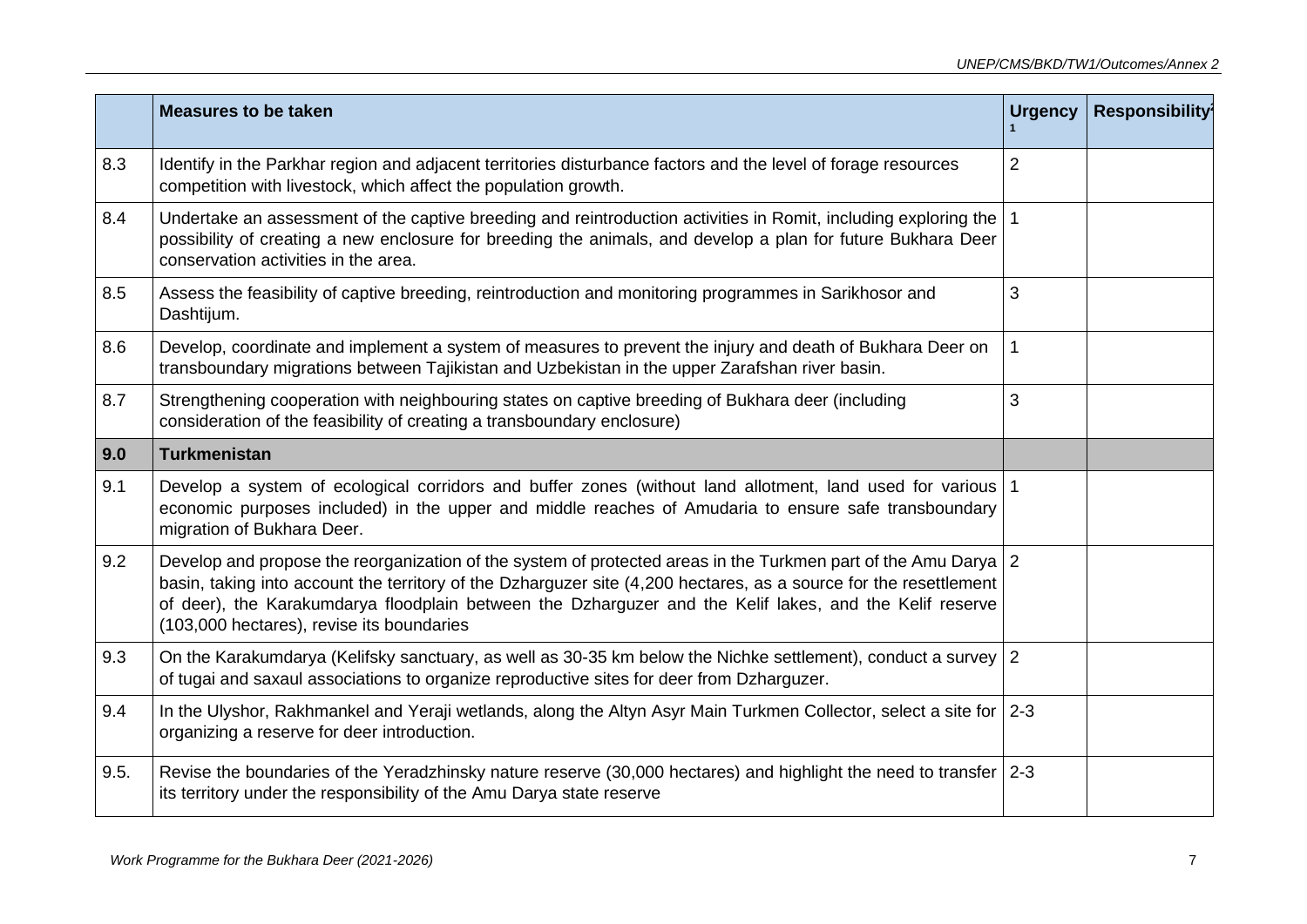|      | <b>Measures to be taken</b>                                                                                                                                                                                                                                                                                                                                                                                                                                                                                                                 | <b>Urgency</b> | <b>Responsibility</b> |
|------|---------------------------------------------------------------------------------------------------------------------------------------------------------------------------------------------------------------------------------------------------------------------------------------------------------------------------------------------------------------------------------------------------------------------------------------------------------------------------------------------------------------------------------------------|----------------|-----------------------|
| 9.6  | Develop, coordinate and implement a system of measures to prevent the injury and death of deer on $ 2 $<br>transboundary migration between Turkmenistan and Uzbekistan in the middle reaches of the Amu Darya River.                                                                                                                                                                                                                                                                                                                        |                |                       |
| 9.7  | Explore the feasibility of creating an ecological corridor between the Amu Darya (Turkmenistan) and Kyzylkum 3<br>(Uzbekistan) Zapovedniks, as well as between Nazarkhan (LABR cluster, Uzbekistan) and tugai forests in the<br>lower reaches of the Amu Darya in Turkmenistan to ensure occurrence and safe transboundary migration of<br>Bukhara Deer.                                                                                                                                                                                    |                |                       |
| 9.8  | Restore the riparian forests in natural habitats (lower Amu Darya and other areas).                                                                                                                                                                                                                                                                                                                                                                                                                                                         | $\overline{2}$ |                       |
| 9.9  | Develop ecological tourism in the middle and lower reaches of the Amu Darya River as an alternative for the<br>local population to generate additional income and reduce the pressure on the forest's ecosystems.                                                                                                                                                                                                                                                                                                                           | $\overline{2}$ |                       |
| 10.0 | <b>Uzbekistan</b>                                                                                                                                                                                                                                                                                                                                                                                                                                                                                                                           |                |                       |
| 10.1 | Implement urgent special measures for resettling a part of the Badai-tugai population to avoid further ecosystem<br>degradation and serious risks of increased mortality.                                                                                                                                                                                                                                                                                                                                                                   |                |                       |
| 10.2 | Establish a new reserve: Sudochje-Akpetki with an area of 280.507 ha (with the prospect of organizing a<br>transboundary protected area, migration Uzbekistan-Kazakhstan); Increase the territory of Kyzylkum Reserve in<br>the middle reaches of the Amu Darya River through the inclusion of additional sections of tugai forests. Consider<br>organizing protected areas in the Upper Amudarya - an area near Termez, which is home to a native<br>transboundary subpopulation. Strengthen protection in Zarafshan National Nature Park. | 2              |                       |
| 10.3 | Consider the possibility of expanding the Zeravshan National Park by including the border area with Tajikistan<br>(upper Zarafshan) and riparian massifs on the left bank of the Zeravshan River.                                                                                                                                                                                                                                                                                                                                           | $\overline{2}$ |                       |
| 10.4 | Elaborate the possibility of creating an ecological corridor between the Amu Darya (Turkmenistan) and<br>Kyzylkum (Uzbekistan) reserves, as well as between Nazarkhan (LADR cluster, Uzbekistan) and tugai lower<br>Amu Darya in Turkmenistan, to ensure occurrence and safe transboundary migration of Bukhara Deer.                                                                                                                                                                                                                       | $\overline{2}$ |                       |
| 10.5 | Restore natural habitats (middle course of the Amu Darya, lower Amu Darya and Zarafshan) and develop<br>restoration proposals.                                                                                                                                                                                                                                                                                                                                                                                                              | $\overline{2}$ |                       |
| 10.6 | Reintroduce Bukhara Deer in the Jangibazar and the Urgench of the recently established Khorezm National<br>Natural Park.                                                                                                                                                                                                                                                                                                                                                                                                                    | 3              |                       |